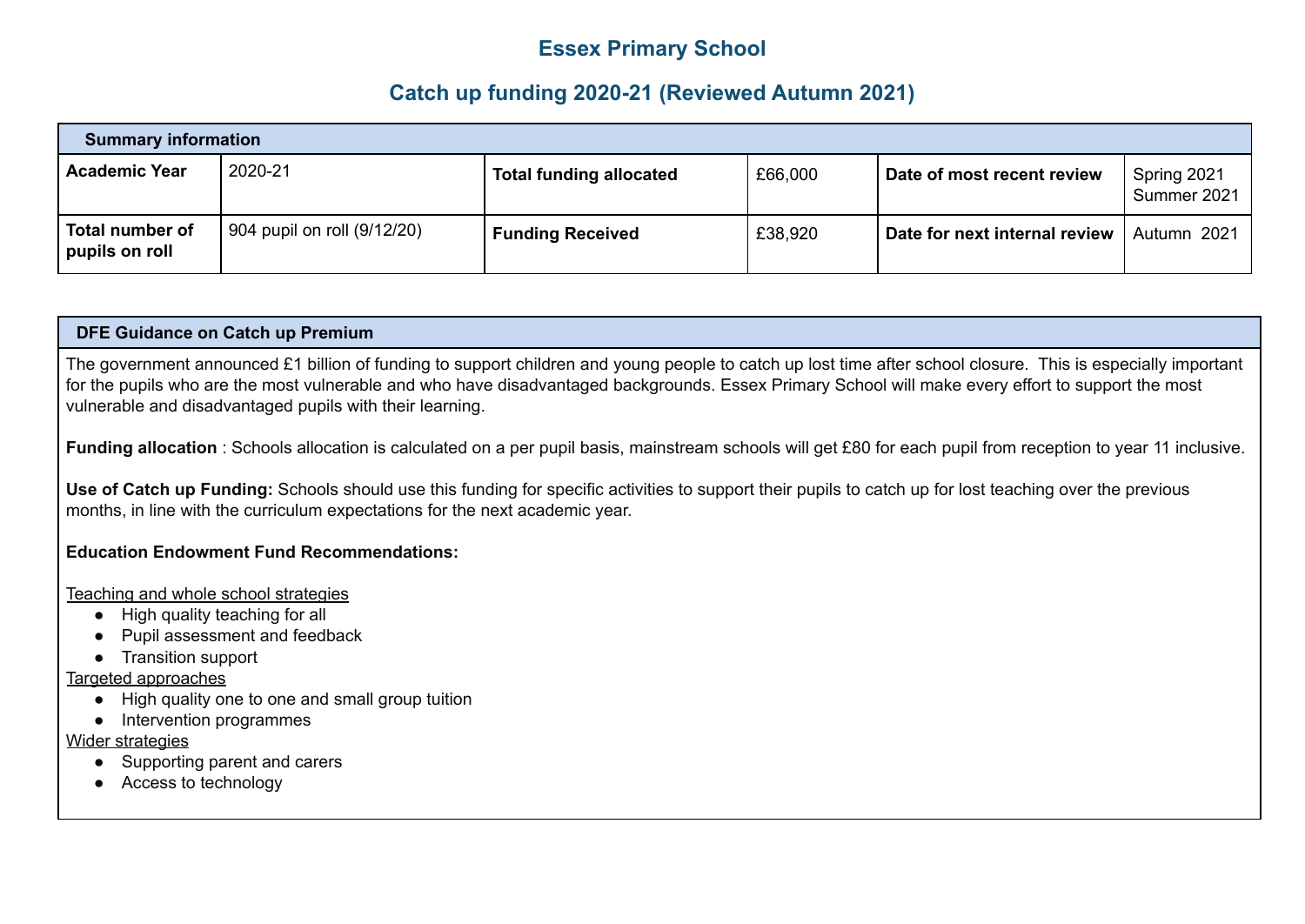| <b>Planned expenditure</b><br><b>Quality of teaching for all</b> |                                                                                                                                                                                                                                     |                          |                                                                                                                                                                                                                                                                                                                                                                                                                                                                                                                                                                                                                                                                                                                                                                                                                                                                                                                                                                                                                                                                                                |  |
|------------------------------------------------------------------|-------------------------------------------------------------------------------------------------------------------------------------------------------------------------------------------------------------------------------------|--------------------------|------------------------------------------------------------------------------------------------------------------------------------------------------------------------------------------------------------------------------------------------------------------------------------------------------------------------------------------------------------------------------------------------------------------------------------------------------------------------------------------------------------------------------------------------------------------------------------------------------------------------------------------------------------------------------------------------------------------------------------------------------------------------------------------------------------------------------------------------------------------------------------------------------------------------------------------------------------------------------------------------------------------------------------------------------------------------------------------------|--|
|                                                                  |                                                                                                                                                                                                                                     |                          |                                                                                                                                                                                                                                                                                                                                                                                                                                                                                                                                                                                                                                                                                                                                                                                                                                                                                                                                                                                                                                                                                                |  |
| High quality<br>teaching for all                                 | Greater focus on PSHCE sessions addressing any SEMH<br><b>issues</b>                                                                                                                                                                | LT                       | Expectations for PSHE have been raised and developing<br>pupils' skills in being able to address issues that may<br>arise in their lives so they are prepared for the next stage.<br>The updated progression for PSHE came into effect from<br>September 2020, with the RSHE content revised and<br>agreed by Governors, staff and parents from January<br>2021.<br>Pupils are improving their skills in: being more resilient;<br>being more aware and acknowledging their own and each<br>others' feelings and emotions; being able to make more<br>healthy choices and understanding why it is important;<br>how to keep themselves and each other safe;<br>understanding the emotional changes they may go<br>through as they get older; developing increased respect<br>for each others similarities and differences and<br>challenging stereotypes; being able to develop strategies<br>when dealing with conflict or difficult situations; being<br>more aware of the environment and the world around<br>them; are more willing to talk to each other and adults to<br>share concerns. |  |
| Effective baseline<br>assessment                                 | Objective mapping reorganisation of the curriculum based on<br>learning that has been missed.<br>Year Group meetings with a focus on access to remote<br>learning and gaps in learning<br>Diagnostic assessments in all year groups | <b>DHT</b><br><b>AHT</b> | Throughout 2020-21 subject leaders mapped a clear<br>progression of tier 2&3 vocabulary, knowledge, skills and<br>concepts for their subjects then prioritised which LOs to<br>focus on during remote learning and which would be best<br>to teach on return.<br>For Maths and English, a bespoke, remote curriculum<br>was devised and followed.<br>Decisions were made to pitch learning close to age<br>related expectations and introduce more scaffolding and<br>shortburst retrieval practice to bridge any gaps in                                                                                                                                                                                                                                                                                                                                                                                                                                                                                                                                                                      |  |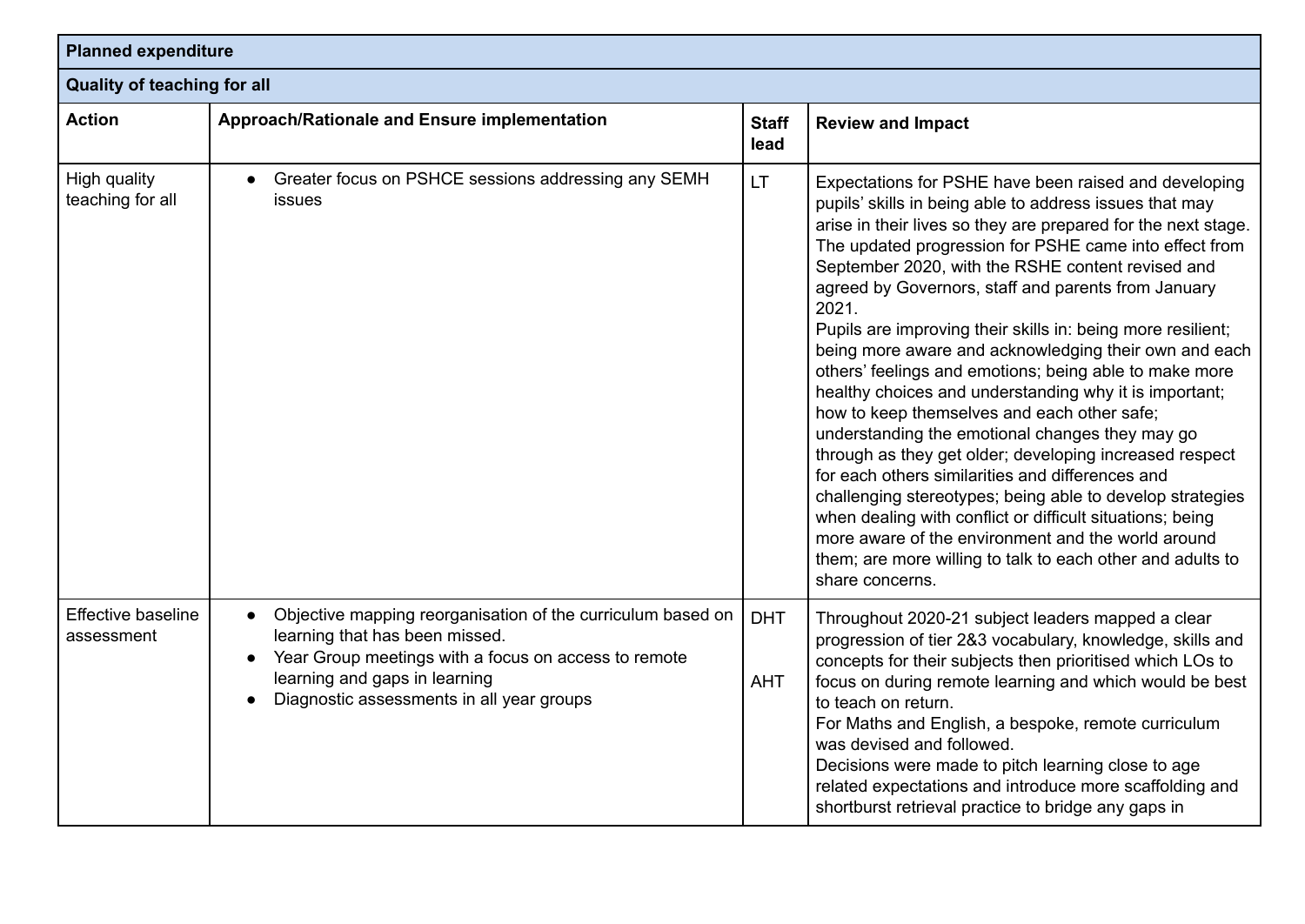| Support remote<br>learning                                 | Staff training on remote technologies (Google Classroom,<br>Zoom, Google Meets)<br>Blended teaching approaches planned into units of work<br>Support families with devices (Chromebooks) | <b>LT</b> | learning. Live lessons included foundation subjects,<br>ensuring a continuation of coverage throughout the<br>lockdown periods. Other foundation lessons were<br>presented as slides with voiceover. Project based<br>learning, linked to curriculum themes, was set with<br>different levels of challenge that all pupils must, should or<br>could achieve. On return to school, priority has been<br>given to setting specific skills based objectives alongside<br>new knowledge. The progression documents have been<br>useful in assessing the gaps in pupils' learning, as a<br>result of lockdown, and planning essential learning<br>activities to close the achievement gap, e.g. fractions<br>were taught in Summer 1 in year 4 on return to school.<br>Teachers are using the NCTEM maths curriculum<br>prioritisation materials for maths journaling activities. A<br>number of new online tools were purchased, e.g.<br>Britannica Online and Bug Club to support remote<br>learning and continue to be used by pupils in a more<br>blended approach to learning. Teacher assessment<br>shows pupils are on track to meet end of year targets set.<br>Chromebooks have been purchased to support remote<br>learning<br>Pupil Engagement Data for remote learning during the<br>lockdown period was excellent.<br>EYFS (73% - 85%)<br>• KS1 $(77\% - 90\%)$<br>KS2 (85%-94%) |
|------------------------------------------------------------|------------------------------------------------------------------------------------------------------------------------------------------------------------------------------------------|-----------|------------------------------------------------------------------------------------------------------------------------------------------------------------------------------------------------------------------------------------------------------------------------------------------------------------------------------------------------------------------------------------------------------------------------------------------------------------------------------------------------------------------------------------------------------------------------------------------------------------------------------------------------------------------------------------------------------------------------------------------------------------------------------------------------------------------------------------------------------------------------------------------------------------------------------------------------------------------------------------------------------------------------------------------------------------------------------------------------------------------------------------------------------------------------------------------------------------------------------------------------------------------------------------------------------------------------------------------------------------------------------------------|
| Continuous<br>Professional<br>development for<br>all staff | Training on the use of online technologies to deliver high<br>quality live lessons<br>CPD developing subject knowledge                                                                   | LT.       | Lesson observations during spring 1 (remote learning)<br>were all good or above. All staff are highly skilled to use<br>Zoom & Google classroom effectively to deliver high<br>quality lessons.                                                                                                                                                                                                                                                                                                                                                                                                                                                                                                                                                                                                                                                                                                                                                                                                                                                                                                                                                                                                                                                                                                                                                                                          |
| <b>Total Budgeted Cost</b>                                 |                                                                                                                                                                                          | £10,000   |                                                                                                                                                                                                                                                                                                                                                                                                                                                                                                                                                                                                                                                                                                                                                                                                                                                                                                                                                                                                                                                                                                                                                                                                                                                                                                                                                                                          |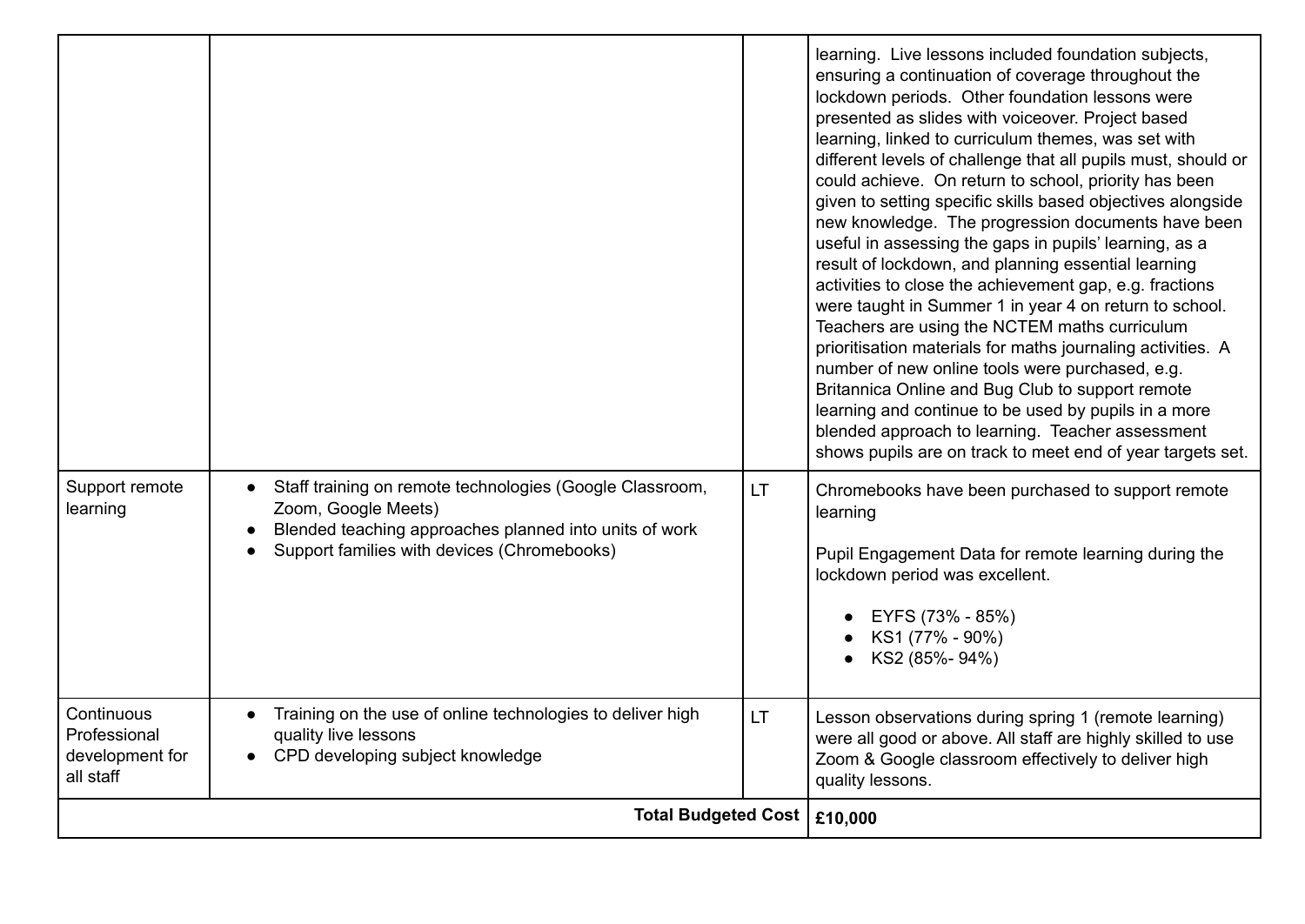| <b>Targeted Support</b>                                       |                                                                                                                                                                                                                                                                                                                                                                                                                                                                                                        |                                   |                                                                                                                                                                                                                                                    |  |
|---------------------------------------------------------------|--------------------------------------------------------------------------------------------------------------------------------------------------------------------------------------------------------------------------------------------------------------------------------------------------------------------------------------------------------------------------------------------------------------------------------------------------------------------------------------------------------|-----------------------------------|----------------------------------------------------------------------------------------------------------------------------------------------------------------------------------------------------------------------------------------------------|--|
| High quality small<br>group sessions                          | Reading sessions with class teachers after school for all year<br>$\bullet$<br>groups (Year 1 - Year 6)<br>Saturday School sessions for targeted year groups<br>$\bullet$                                                                                                                                                                                                                                                                                                                              | Phase<br>/ year<br>group<br>leads | Summer Data for all year groups demonstrates good<br>progress.<br>Teachers evaluations / assessment of individual pupils<br>demonstrate very good progress for all pupils who<br>attended the afterschool reading sessions and Saturday<br>School. |  |
| Improve progress<br>and attainment in<br>English and<br>Maths | Qualified teacher in each year group to do catch up<br>$\bullet$<br>intervention sessions to ensure accelerated progress<br><b>Review</b><br>Due to covid restrictions the school faced difficulty in employing<br>teachers for each year group.<br>Reception class received a qualified teacher for intervention<br>Autumn term 2020<br>Year 2 pupils received a qualified teacher for intervention<br>Autumn term 2020<br>Year 3 pupils received a qualified teacher for intervention<br>Summer 2021 | Phase<br>Leads<br><b>AHT</b>      | Summer data for years 2 and 3 shows pupils met the end<br>of year target and made good progress.<br>Data has been shared with governors in Summer 2021.                                                                                            |  |
| Total Budgeted Cost   £60,405                                 |                                                                                                                                                                                                                                                                                                                                                                                                                                                                                                        |                                   |                                                                                                                                                                                                                                                    |  |
| <b>Wider Strategies</b>                                       |                                                                                                                                                                                                                                                                                                                                                                                                                                                                                                        |                                   |                                                                                                                                                                                                                                                    |  |
| Communication<br>and supporting<br>parents                    | Regular Covid-19 updates via School Ping and parent<br>$\bullet$<br>meetings<br>Remote learning support provide to parents<br>Electronic devices provided by the school for parents to<br>support pupils<br>Leadership Team and Pastoral team (Learning Mentors)<br>regularly contacting parents                                                                                                                                                                                                       | Ex HT<br>As HT                    | Pupil attendance during remote learning was very good<br>(see pupil engagement data above).<br>Parents who requested a device for their child received<br>one, this enabled the children to access learning from<br>home.                          |  |